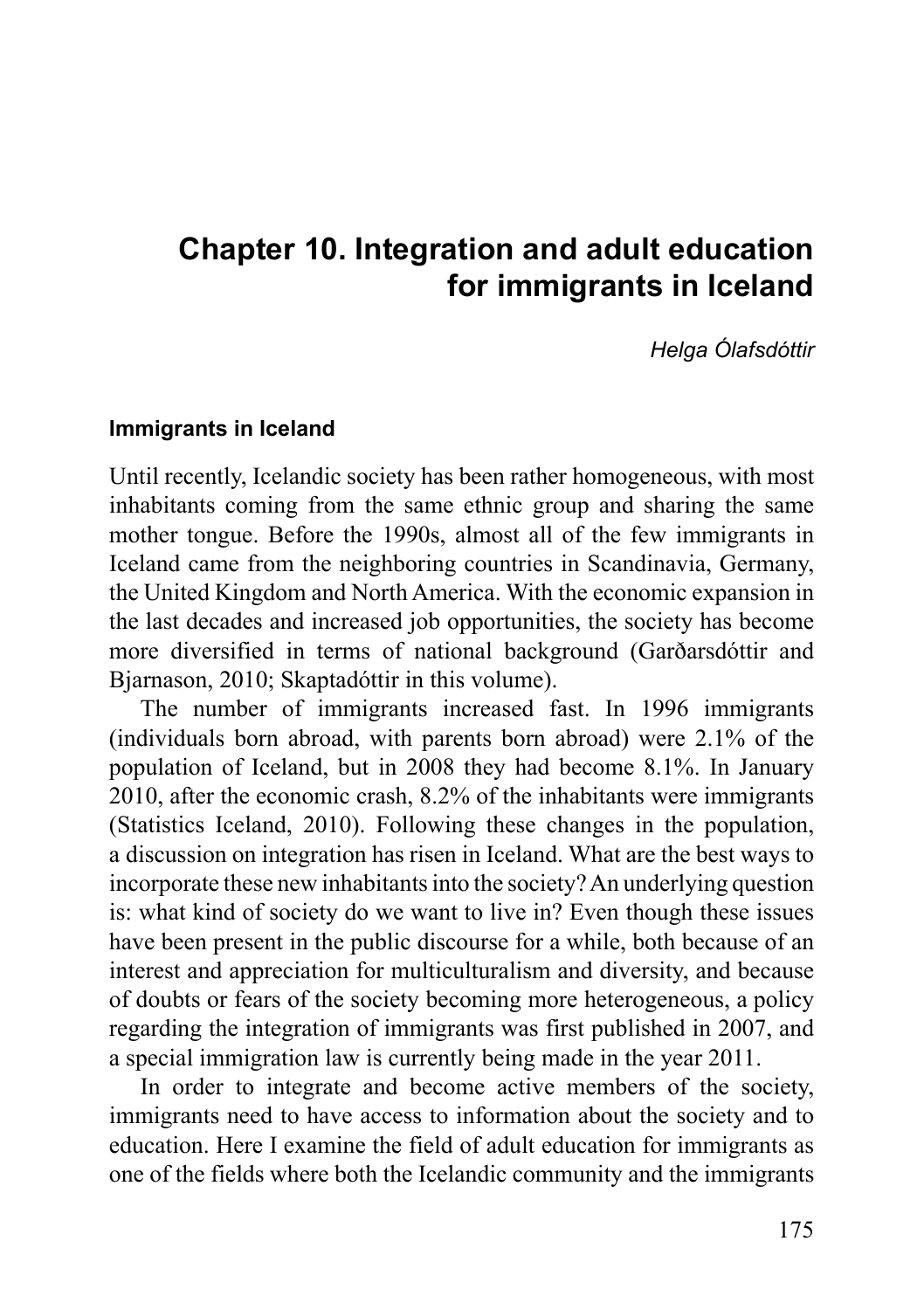make an effort to facilitate the integration process. This chapter is based on an ethnographic research done for a master's thesis in anthropology from the University of Iceland with the guidance of Professor Unnur Dís Skaptadóttir. The materials were gathered in the autumn/winter 2010]2011 on the basis of field research, interviews with organizers and teachers of courses, staff of the social services, and immigrants. The interviews were semi-formal and informal conversations conducted during fieldwork. Part of the research was an examination of official data, such as policy analysis and analysis of course materials.

Given the former homogeneity of Icelandic society (a homogeneity which Kvisto and Faist (2010, p. 169) go so far as to call a monoculture!<sup>1</sup>) and the geographical isolation of the country, it is interesting to examine the interaction and interconnections between those who see themselves as original Icelanders and those who have moved here in recent decades. How has Icelandic society welcomed new inhabitants?

## **Integration**

Concepts regarding incorporation of immigrants and ethnic relations and interaction in nations are "fuzzy" and often hard to grasp (Grillo, 2007). It is the case with the concept of integration, often used in contemporary discourse on immigration and multiculturalism. Here I choose to use the term to describe the process of incorporation of immigrants into a society. My understanding is that integration covers efforts of all parts of a society, the majority and the minorities, to secure rights and interests of all the inhabitants of the country (Castles 2002; Joppke 2007). The idea of integration originates in the equal rights movement of the 1970s, which questioned previous ideas on the homogeneity of nations (Castles 2002; Skaptadóttir 2008; Skaptadóttir & Loftsdóttir 2009). Castles (2002) defines integration as the change that happens when immigrants and the host nation mutually adjust to each other and respect their diversity. In research on integration, key domains of integration are often said to be employment, housing, education and health. Here I focus on adult education. Language skills and knowledge about social institutions are

<sup>&</sup>lt;sup>1</sup> I do not think Iceland or any other country could ever be defined as monocultural, but I guess I might have a different view on what culture consists of.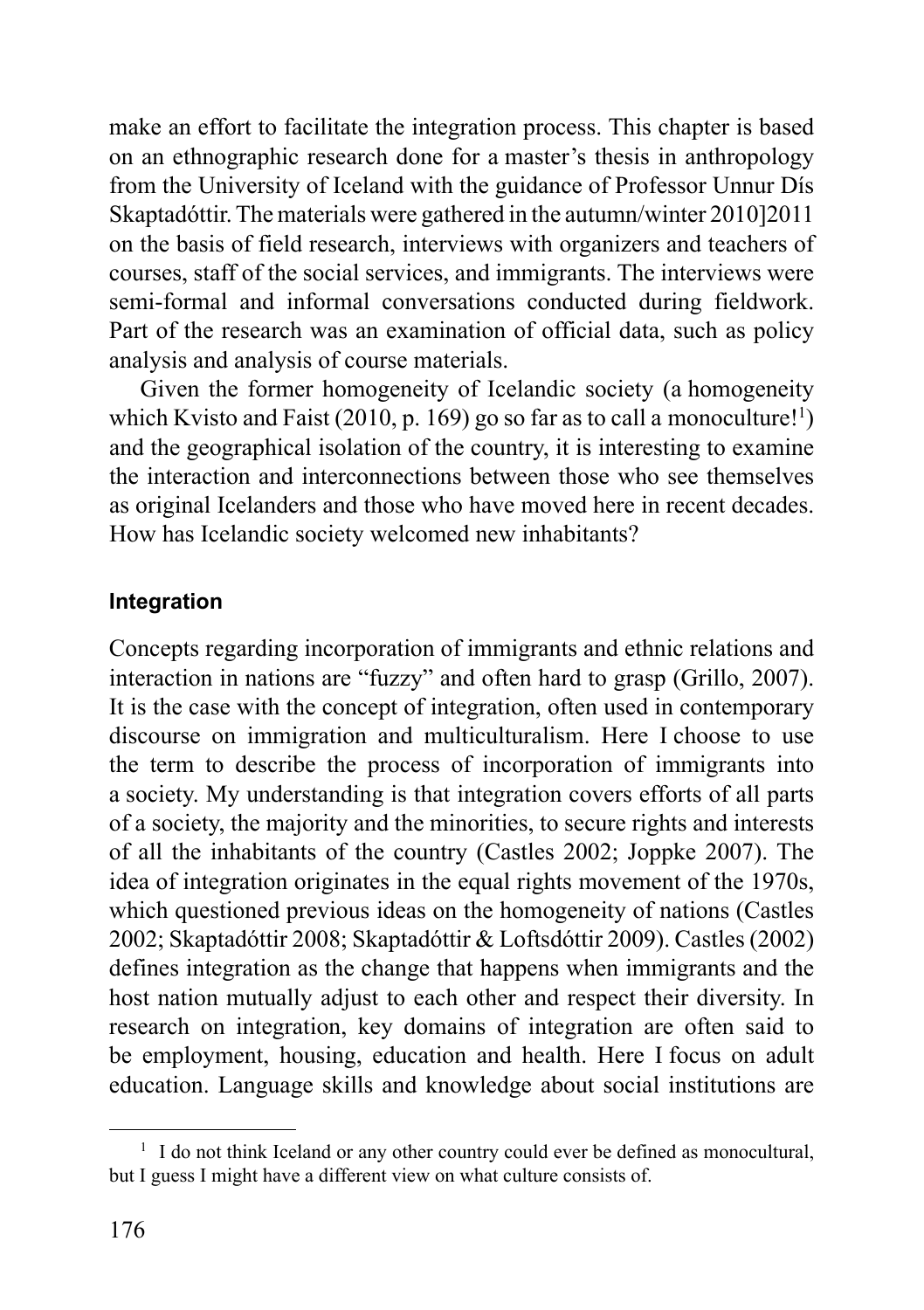usually named as key elements for integration (Ager & Strang, 2010). Educational opportunities for immigrants are thus important aspects to look into. What are the aims and governmental policies regarding education for adult immigrants in Iceland? Do immigrants have access to courses and opportunities to gain language skills and the information they need? Are the educational opportunities offered to immigrants in Iceland intended to facilitate their integration into society? As Eriksen (2007) points out, it is important to examine what factors may exclude immigrants from a society. What are the conditions for inclusion? The focus has to be on immigrants and their efforts, but also on barriers they confront in the society. The barriers can be caused by many different factors: the law, rules and regulations, the labour market, general attitudes or prevailing stereotypes. To study the integration process in a society, it is important to examine how immigrants' needs are met.

As stated before, the knowledge of the dominant language and basic functions of the society are usually said to be the key to successful integration (Ager  $&$  Strang, 2010). What are the government policies regarding adult education for immigrants in Iceland? Do the courses provided allow immigrants to participate and to access society?

### **Adult education and incorporation of immigrants**

#### *Rights and obligations*

To acquire certain rights, immigrants often need to show that they have acquired certain knowledge of language or society, or at least that they have made an effort to learn (Joppke, 2007). In the Nordic countries, new inhabitants are invited to take part in introduction courses that are free of charge. These courses differ greatly across countries, but the language and society are introduced in some way in all of them (Borevi, 2010). In Iceland, there are no such introductory courses available, even though many courses taught could serve the same purpose. Attending 150 hours of an Icelandic language course is required for residency in Iceland (Kristjánsdóttir, 2010). Since January  $1<sup>st</sup>$ , 2009 those who seek Icelandic citizenship have to pass a test in Icelandic (Regulation 1129/2008). In interviews, the organizers of these exams say that the exams are quite easy to pass and only test basic knowledge of the language, not exact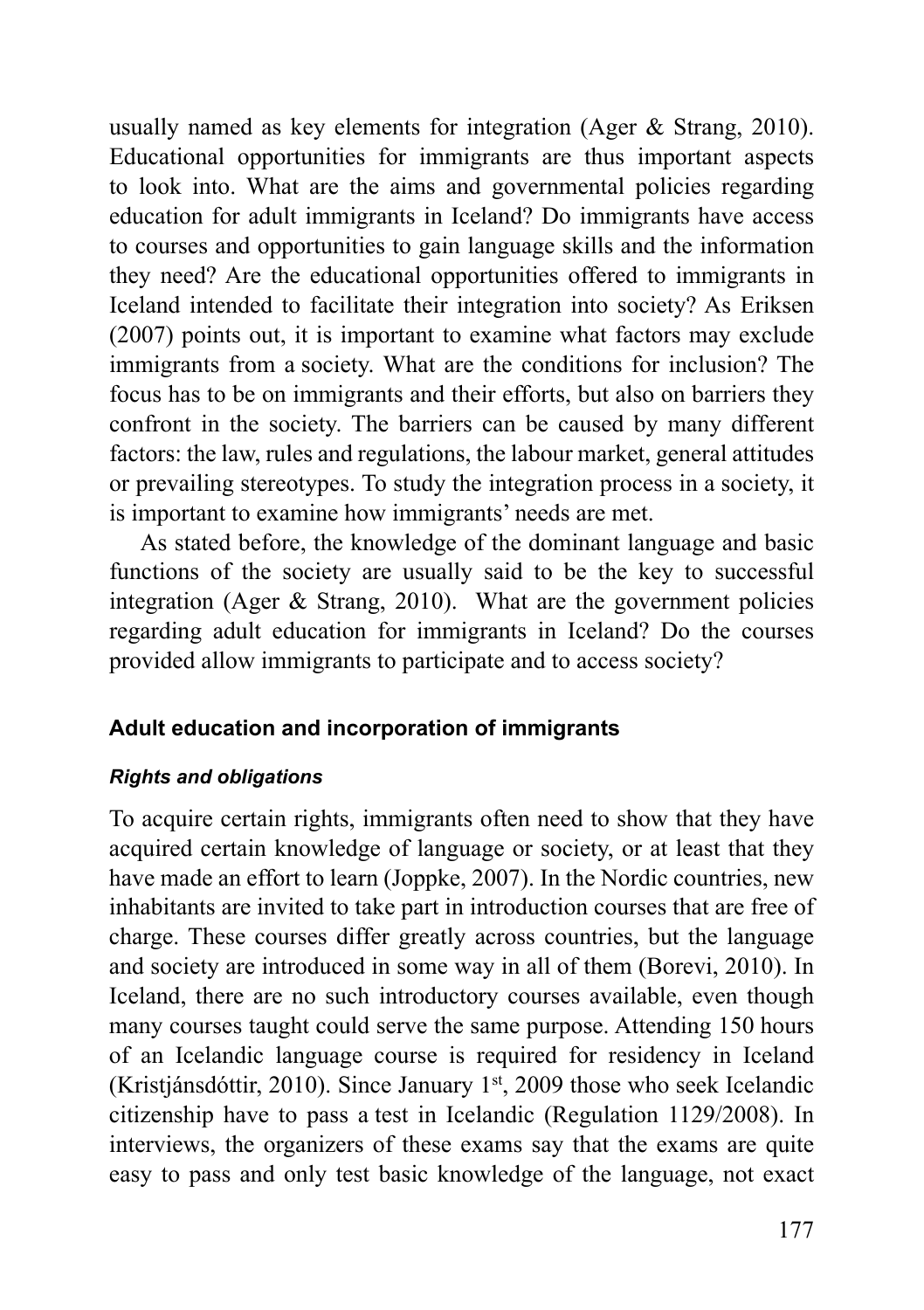spelling or grammar. According to the website of the institution in charge of the exams, the Evaluation Office (Námsmatsstofnun n. d.), these exams are supposed to test knowledge on what is taught in the first four levels of Icelandic for foreigners (240 hours) according to the National Curriculum for Icelandic for immigrants (Ministry of Education 2008). The knowledge one is supposed to acquire in four courses of Icelandic is not only the basics. Even so, the exams seem to have been rather easy so far, as around 93% of those taking the test in 2009 passed (Námsmatsstofnun 2009). However, it is unclear how and when exceptions are made because of learning difficulties, illness or disabilities. The exam has been criticized by some teachers interviewed in the study for excluding individuals that are illiterate or have learning difficulties. Borevi (2010) views obligatory courses and exams as a sign of a changed attitude towards immigrants and integration in Europe. Christian Joppke agrees and says: "So far the prevailing view across Europe was that a secure legal status enhances integration; now the lack of integration is taken as grounds for the refusal of admission and residence" (Joppke 2007, p. 250). This tendency mirrors a view according to which it is the lack of integration that is the main problem of immigrants, and not structural factors that may hinder their integration, e.g. the lack of access to courses. As the main aim of the tests is to enforce integration, the excluding factors should be looked into for a more encouraging integration policy that can facilitate integration.

Governmental responsibility regarding the availability and quality of the courses varies in Scandinavia, but the right to some basic education is ensured for all immigrants. It is not so in many European countries, for example the Dutch government does not take any part in funding or organizing courses for immigrants, even though immigrants in the Netherlands need to pass difficult tests (even before they migrate to the country in some cases) (Joppke 2007). In Iceland the organization of courses in some respects resembles that in Scandinavia, and in others that in the Netherlands. Courses funded by the government are available, but their organization is random and there are no fixed regulations in this area. As funds for courses and their availability vary from year to year, the immigrants' right to education is not fully ensured. Unlike in other Nordic countries, little emphasis is put on interpreting or translation of information, and direct governmental control over courses for immigrants is rather limited (Harðardóttir, Loftsdóttir & Skaptadóttir 2007).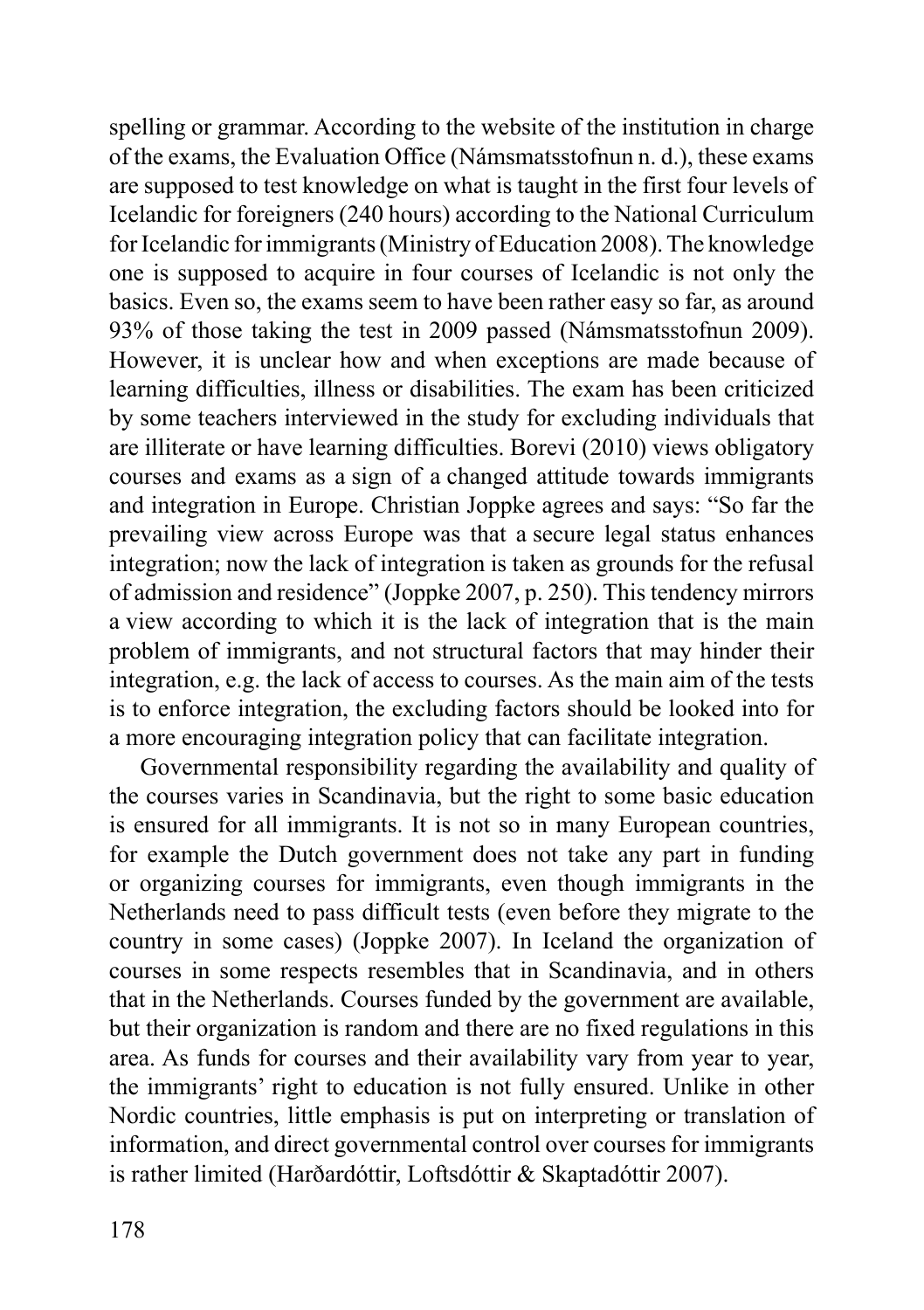#### **State policy**

The state policy regarding integration of immigrants in Iceland was first published in 2007. Before, reports on immigration had been published, but the government had not officially formed any policy on immigrants' incorporation (Ministry of Social Affairs 2007; Ministry of Social Affairs 2005). The aim of the policy is to "ensure that all residents of Iceland enjoy equal opportunities and are active participants in society in as many fields as possible".<sup>2</sup> (Ministry of Social Affairs 2007, p. 2). The emphasis of equal opportunities resonates with definitions of integration mentioned above. The policy emphasizes immigrants' participation in the labour market and their role as workers.

What is most notable in the policy is the emphasis on the importance of the Icelandic language, which is said to be the key to Icelandic society and the most important factor in the integration of immigrants (Ministry of Social Affairs 2007, pp. 3, 6, 13). There is a widespread opinion that translation and interpreting can never substitute for knowledge of the language, especially since funds devoted to these services are limited (p. 2). Language learning facilitates integration of immigrants, but it is also said to be important for the preservation of the Icelandic language (p. 6). This does not come as a surprise for those familiar with the importance of the Icelandic language in the national identity of Icelanders. The Icelandic language was one of the most important resources the Icelandic people used to fight for sovereignty. The common ancient language and the basis of our most important heritage – the Sagas – were seen as a proof that Icelanders really were a (natural) nation, sharing the same language, culture and history; a nation that deserved independence (Hálfdánarson 2001; Matthíasdóttir 2004; Skaptadóttir & Ólafsdóttir 2010). When looking into integration in Iceland, all the above is important to understand how national identity affects the requirements regarding knowledge and the level of adaptation necessary to acquire access to the community. Having the immigrants speak the language is not only important because it facilitates their participation, but also because it makes the locals proud of their national identity. This creates a barrier for immigrants, because

<sup>2</sup> In the Icelandic version: "að tryggja sem best að allir njóti jafnra tækifæri og verði virkir þátttakendur í samfélaginu á sem felstum sviðum mannlífs" (Félagsmálaráðuneyti 2007, p. 2).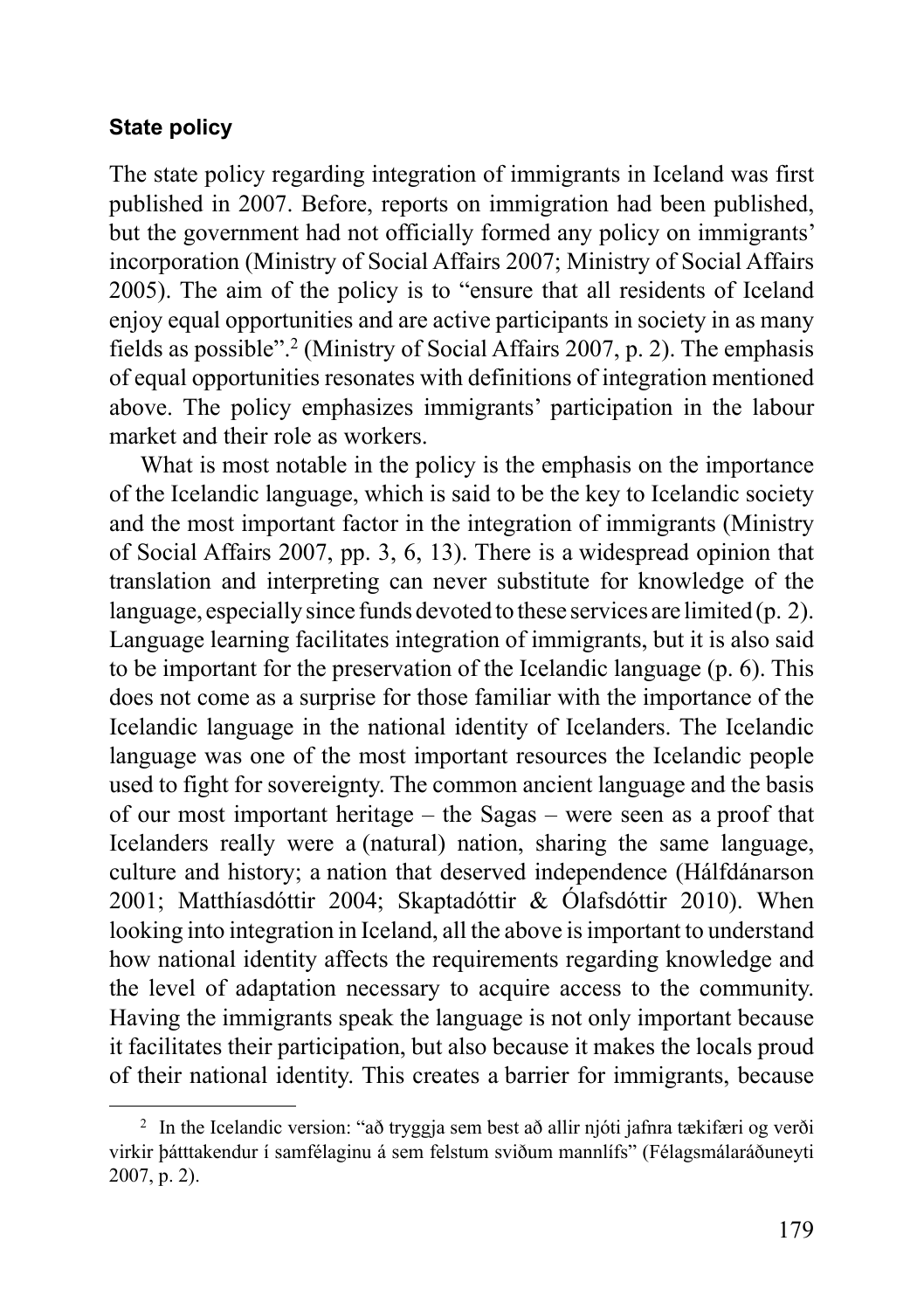for some people speaking Icelandic with an accent does not honor and preserve the language. This can also create a barrier between those who have Icelandic as their mother tongue and those who do not, because using other languages is sometimes perceived as an offense or even a threat to the heritage that the Icelandic language preserves.

The discourse on the preservation of the Icelandic language evokes inevitable (if unintended) nationalistic associations and can make immigrants feel somewhat excluded. For example, until very recently it was extremely rare to hear individuals speak with a foreign accent on the radio because of a strict language-preserving policy in the national radio. It is evident that the commonly heard statements about immigrants not learning the language because they are not willing to integrate is an extreme simplification of a more complex situation, and that many factors play a role in the process of learning and speaking the Icelandic language. The integration policy mainly considers immigrants as workers and the Icelandic language as the key to integration, and places significantly less emphasis on their access to information and knowledge about the Icelandic society and its institutions.

## **Immigrants as "guest workers"**

The field of integration is rather new and in the making in Iceland. There are doubtlessly many reasons for the lack of official policies regarding immigrants and their incorporation into the society, but one of them could be that the majority of the immigrants are viewed as "foreign workforce" (Icelandic: *erlent vinnuafl*) expected to leave the country as soon as there is no more work. After the financial crisis in the fall of 2008, this view appeared in the media and public discourse. Many thought all the foreign workers would leave the country. Journalists looked for a pattern of immigrants leaving and some employers were interviewed and asked if they feared losing their staff (Fréttablaðið, 2008; Morgunblaðið, 2008; Dv.is, 2008). Since Poles are the biggest immigrant group in Iceland, it was mainly them who were said to be leaving, which was evident in headlines like: "Poles run away from Iceland" (Dv.is 2008a) and "Poles buy one-way tickets" (Dv.is 2008b). Even though many immigrants left, the majority were not "running away". Foreign citizens were 7.6% of the inhabitants before the crisis, but are now  $6.8\%$  (Garðarsdóttir & Biarna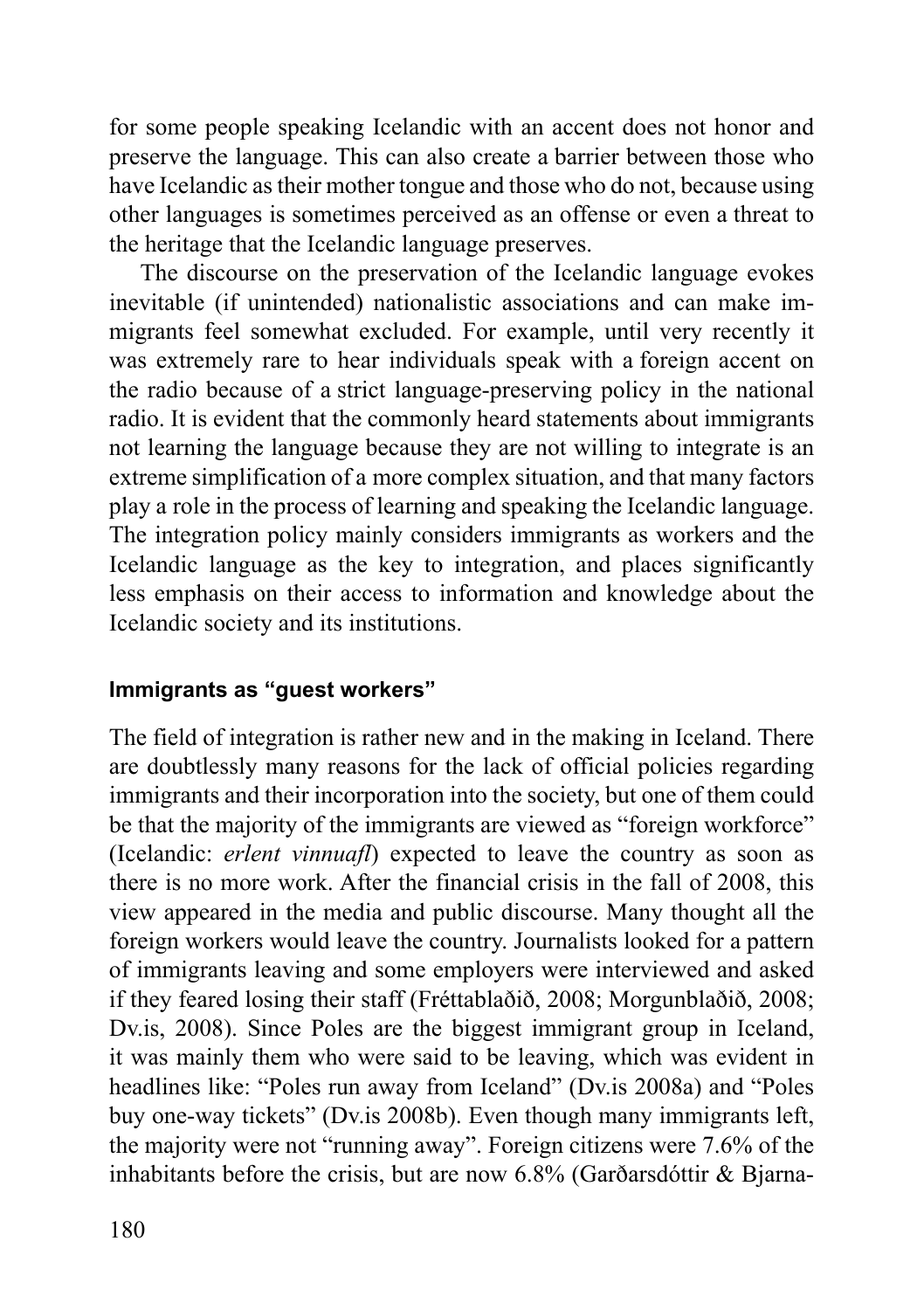son 2010). The decision to migrate to a new country is a complex process and the reasons for migration are many, as are the reasons for not leaving in time of crisis. For many, the situation in the country of origin is still worse than in the country they migrated to. Many have a responsibility to send money to relatives (Wojtyńska & Zielińska, 2010) and many stay because they have formed ties to the new country.

## **Financing adult education**

In The Policy on Integration for Immigrants (2007), the goals for immigrant education are set high: "The Government plans to ensure that everyone has access to Icelandic language education, which is designed to meet the needs of each individual" (Ministry of Social Affairs 2007, p. 8). Despite these goals, there is still no centralized organization for the specialized education for immigrants in Iceland. Courses for immigrants are mostly subsidized by the government, but funds are provided from more than one ministry and there is no evident cooperation. Since there is no centralized organization, it is not clear where the responsibility for the availability of appropriate courses lies. The funds are assigned to individual temporary projects, individuals, private or non-governmental organizations. Our interviews with the organizers show that job security for most people who work in adult education for immigrants is rather poor. Since funds are assigned for a short period of time, staff can only be hired on a temporary contract and the future is always uncertain. This also makes it hard to develop projects. It is clear that the financial situation of adult education for immigrants in Iceland is very complicated and not transparent enough. Although the government promises suitable courses for immigrants, most of the responsibility lies in organizations or individuals taking the risk of working with temporary funds.

## **Organizing courses**

Because all the courses are financed on a temporary basis, it is up to those who initiate courses to apply for funds. Fortunately, there seems to be no lack of interested individuals and organizations to carry out projects, work out the system and prepare applications (often in their free time). Because of this interest, a wide range of courses is available. The organizers are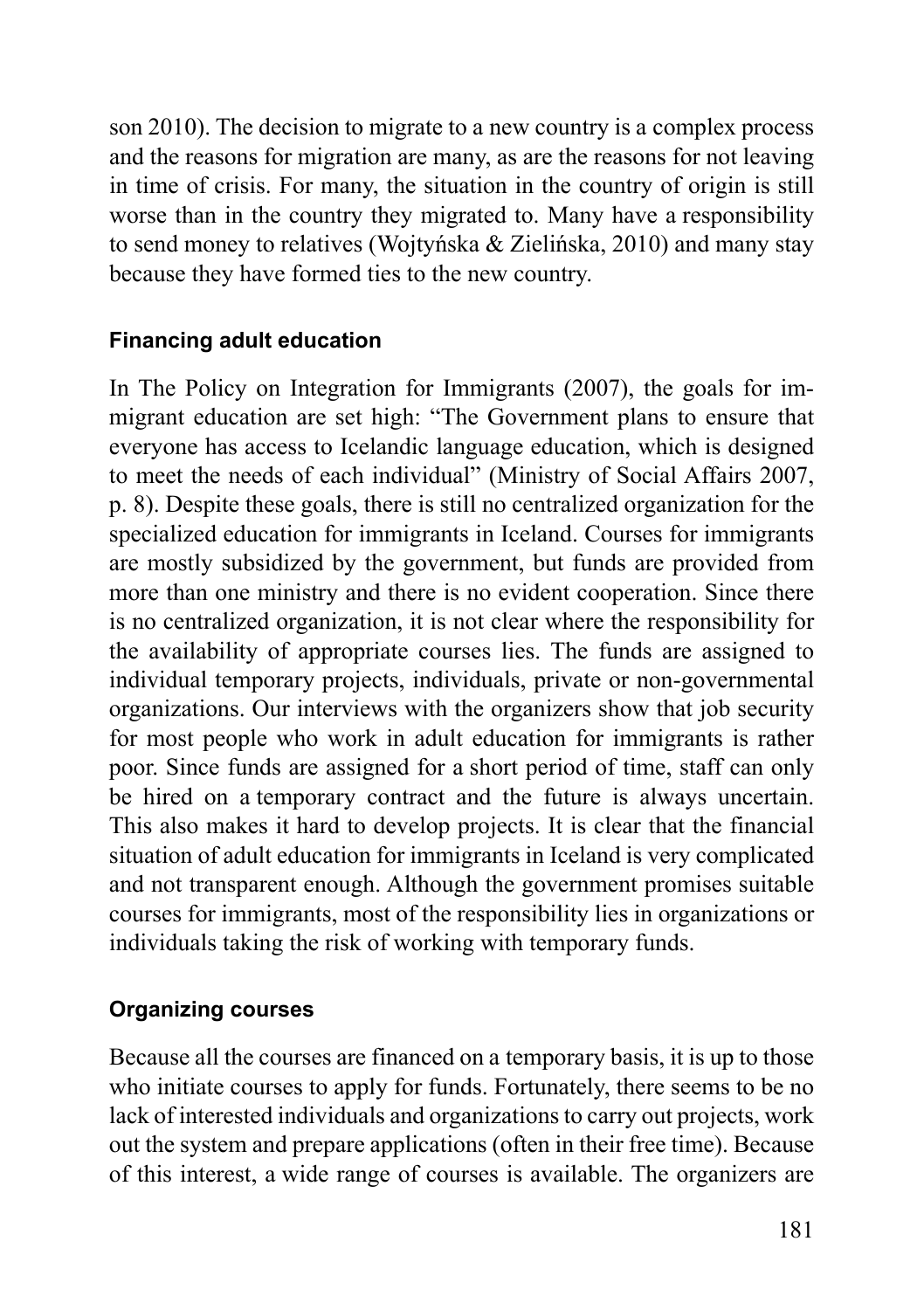quite many and diverse: from individuals interested in multiculturalism, independent Icelandic teachers, to NGOs and managers of language schools. Because of this variety, it can be complicated for immigrants to figure out what kind of courses are taught at a specific time and where they are held. What is more, the number of courses is still not sufficient in some smaller rural villages. This has forced some immigrants in the rural areas to take the same course twice or more often to reach the 150 hours required for residency (or the 240 hours to prepare for the exam for citizenship). This problem could be avoided with more centralized control and organization of courses.

Almost all courses intended for adult immigrants in Iceland focus mainly on the language. According to the Policy on Integration of Immigrants in Iceland (2007), "Icelandic language education for immigrants should include education about Icelandic society, its values, cultural heritage and the rights and obligations of citizens" (Ministry of Social Affairs 2007, p. 8). The same policy states that the core values of Icelandic society are democracy, human rights, solidarity and freedom of the individual. What these values mean exactly or how they are supposed to be taught is not clear.

How has the economic recession affected the field of adult education for immigrants?

The situation in Icelandic society has changed greatly since the immigration policy was published in 2007, because of the economic recession. It was not deemed necessary during the economic boom to offer courses for immigrants free of charge and it is no more likely to be considered now, during the recession. As many employers are struggling, it is harder for them to offer Icelandic courses during working hours or time off to attend courses. The situation is also more insecure and harder for immigrants. They find it more difficult to pay for courses or to get a job without speaking Icelandic. Despite all this, there are full classes of students learning Icelandic all over the country.

One of the surprising side effects of the financial crisis is a new field of Icelandic language courses. Because of increased unemployment, since the fall of 2008 the Directorate of Labour and the Ministry of Welfare have organized projects to activate the unemployed. The purpose of these projects is to reach all those receiving unemployment benefits and offer them various activities that are compulsory to receive the benefits. The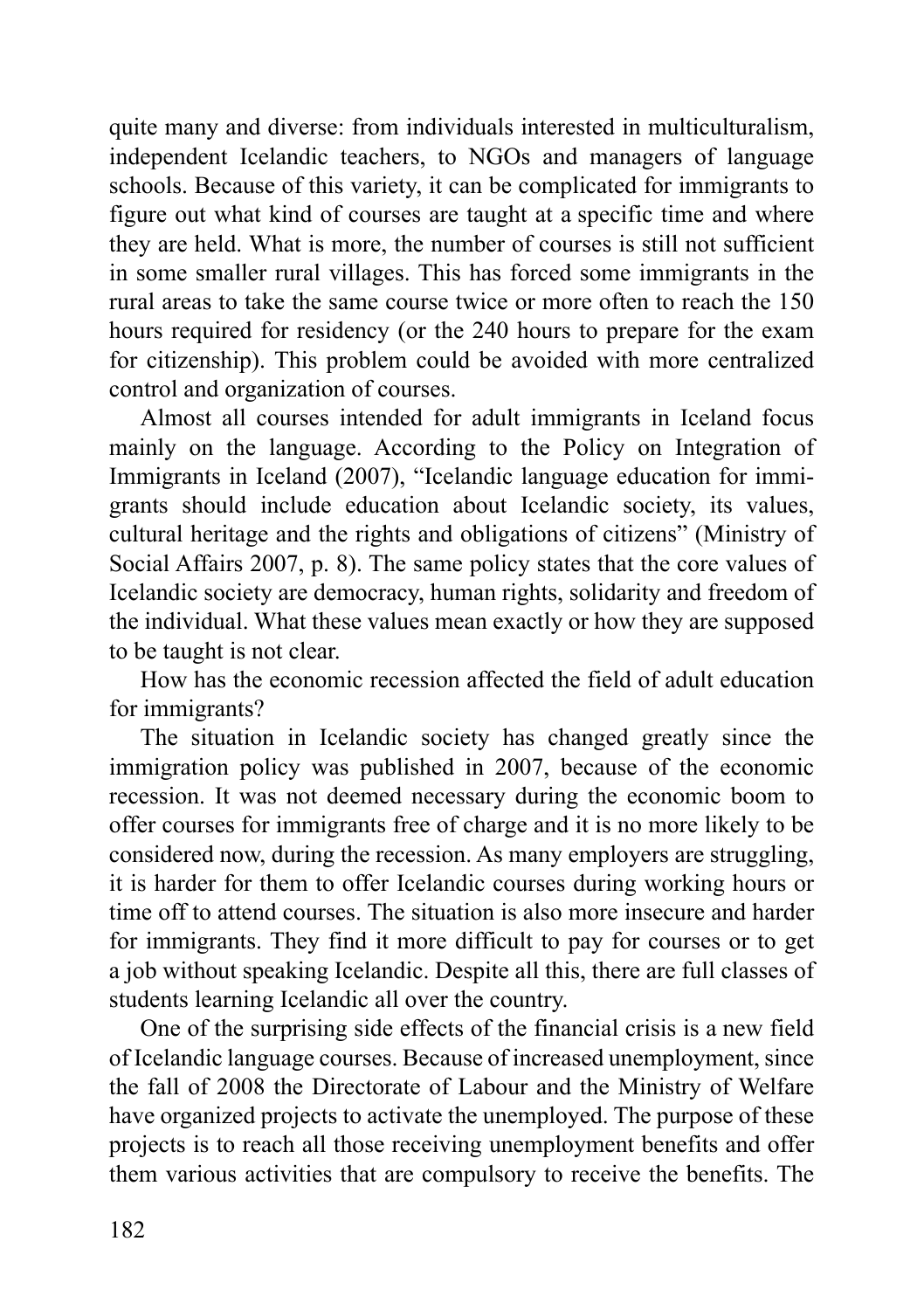activities offered are all kinds of courses and volunteer work. Special courses are organized for foreign citizens or those with insufficient knowledge of Icelandic to take part in courses organized for Icelanders. Immigrants on unemployment benefits undergo evaluation of their knowledge in Icelandic and are assigned to courses that fit their capacities and interests. For the first time immigrants are offered courses in Icelandic (with some introduction to the culture and society) free of charge.

## **Conclusion**

Education for immigrants in Iceland has been organized quite recently, without any regulations and through grass roots actions. Many people had migrated to Iceland before the turn of the millennium, and by then it was evident that the number of immigrants would increase. However, a substantive immigration policy has not yet been formed in Iceland. The existing 2007 integration policy is only implemented in the areas of the Icelandic language and the labour market. It refers to such concepts as multiculturalism and integration of immigrants or appreciation and respect for diversity, but the emphasis on the Icelandic language resonates with nationalistic ideas of the Icelanders as a homogeneous nation built around a common literary heritage. Contrary to the policy, the access to education for adult immigrants is not fully secure. The government takes only limited responsibility, and the future of adult education for immigrants in Iceland is uncertain, since funding is temporary and can change from year to year.

### **References**

- Ager A., Strang A. (2008). Understanding Integration: A Conceptual Framework, *Journal of Refugee Studies* 21 (2), pp. 166-191.
- Borevi K. (2010). Dimensions of Citizenship. European Integration Policies from a Scandinavian Perspective, in: B. Bengtsson, P. Strömblad, A.H. Bay (eds.), *Diversity, Inclusion and Citizenship in Scandinavia*, Newcastle: Cambridge Scholars Publishing.
- Castles S. (2002). Migration and Community Formation Under Conditions of Glo balization, *International Migration Review*, 36 (4), pp. 1143*-*1168.
- Dv.is (2008a). *Pólverjar kaupa flugmiða aðra leið*. Access: 15 December 2010, http://www.dv.is/frettir/2008/12/16/polverjar-kaupa-flugmida-adra-leid/.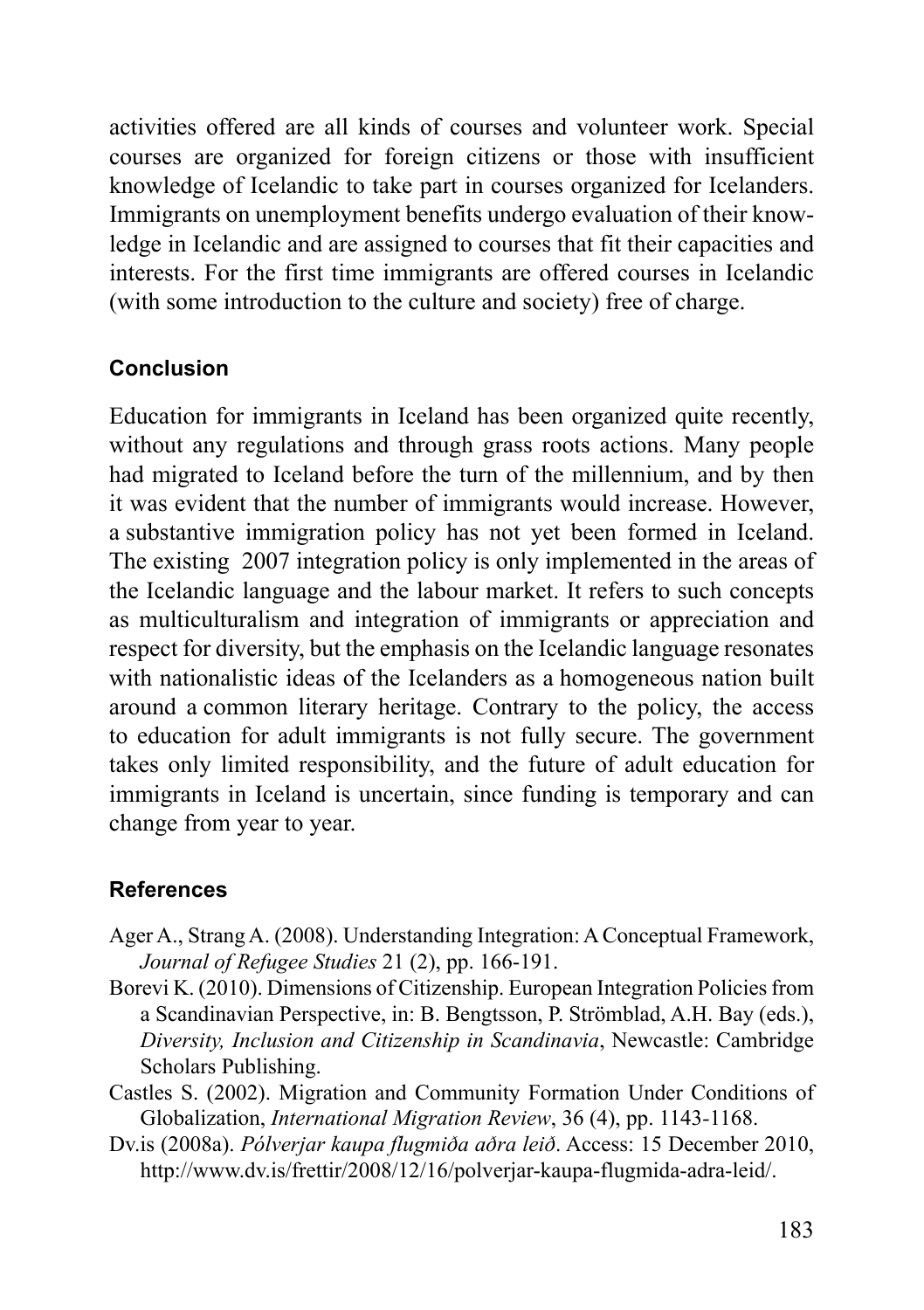- Dv.is (2008b). *Pólverjar flýja Ísland*. Access: 15 December 2010, http://www. dv.is/frettir/2008/10/9/polverjar-flyja-island/.
- Eriksen T.H. (2007). Complexity in Social and Cultural Integration: Some Analytical Dimensions, *Ethnic and Racial Studies*, 30 (6), pp. 1055*-*1069.
- Félagsmálaráðuneytið (2007). *Stefna ríkisstjórnarinnar um aðlögun innflytjenda*. Access: 1 November 2010, http://www.felagsmalaraduneyti.is/malaflokkar/innflytjendur/adlogun/nr/3299.
- Félags- og tryggingamálaráðuneyti (2010). *Þor- átak gegn langtímaatvinnuleysi*. Access: 2 October 2010, http://www.felagsmalaraduneyti.is/frettir/frettatilkynningar/nr/5101.
- Fréttablaðið (2008). *Óttast ekki að Pólverjarnir fari*, 31 October 2008.
- Fræðslumiðstöð atvinnulífsins (2006). *Landnemaskóli: námsskrá*. Access: 20 September 2010, www.frae.is/files/LandnemaskBlatt\_1982387573.pdf.
- Garðarsdóttir Ó., Bjarnason Þ. (2010). Áhrif efnahagsþrenginga á fólksflutninga til og frá landinu, in: G.Þ. Jóhennsson, H. Björnsdóttir (eds.), *Rannsóknir í félagsvísindum XI. Erindi flutt á ráðstefnu í október 2010*, Reykjavík: félagsvísindastofnun Háskóla Íslands.
- Grillo R. (2007). An Excess of Alterity? Debating Difference in a Multicultural Society, *Ethnic and Racial Studies*, 30 (6), pp. 979*-*998.
- Gross J., McMurray D., Swedenburg T. (2004). Arab Noise and Ramadan Nights: Rai, Rap, and Franco-Maghrebi Identities, in: J.X. Inda, R. Rosaldo (eds.), *Anthropology of Globalization: A Reader* (2nd ed.)*,* Oxford: Black well Publishing.
- Hálfdánarson G. (2001). *Íslenska þjóðrirkið uppruni og endimörk*, Reykjavík: Hið íslenska bókmenntafélag og Reykjavíkur Akademían.
- Joppke C. (2007). Behind National Models: Civic Integration Policies for Immigrants in Western Europe, *West European Politics*, 30 (1), pp. 1-22.
- Kristjánsdóttir I.B. (2010). *Lög um útlendinga á Íslandi. Mannfræðirýni á lagaumhverfi innflytjenda á Íslandi frá 1920-2009*, MA thesis in manuscript, University of Iceland, Félags- og mannvísindadeild. Access: 2 October 2010, http://hdl.handle.net/1946/4448.
- Kvisto P., Faist T. (2010). *Beyond a Border. The Causes and Consequences of Contemporary Immigration*, Los Angeles: Pine Forge Press.
- Matthíasdóttir S. (2004). *Hinn sann íslendingur. Þjóðerni, kyngervi og vald á Íslandi 1900-1930*, Reykjavík: Háskólaútgáfan.
- Morgunblaðið (2008). *Hópast heim til Póllands*. Access: 15 December 2010, http://www.mbl.is/frettir/innlent/2008/08/30/hopast\_heim\_til\_pollands/.
- Menntamálaráðuneyti (e.d.). *Styrkir til að halda námskeið í íslensku*. Access: 2 October 2010, http://www.menntamalaraduneyti.is/sjodir-og-eydublod/ framhaldsskolar/nr/3856.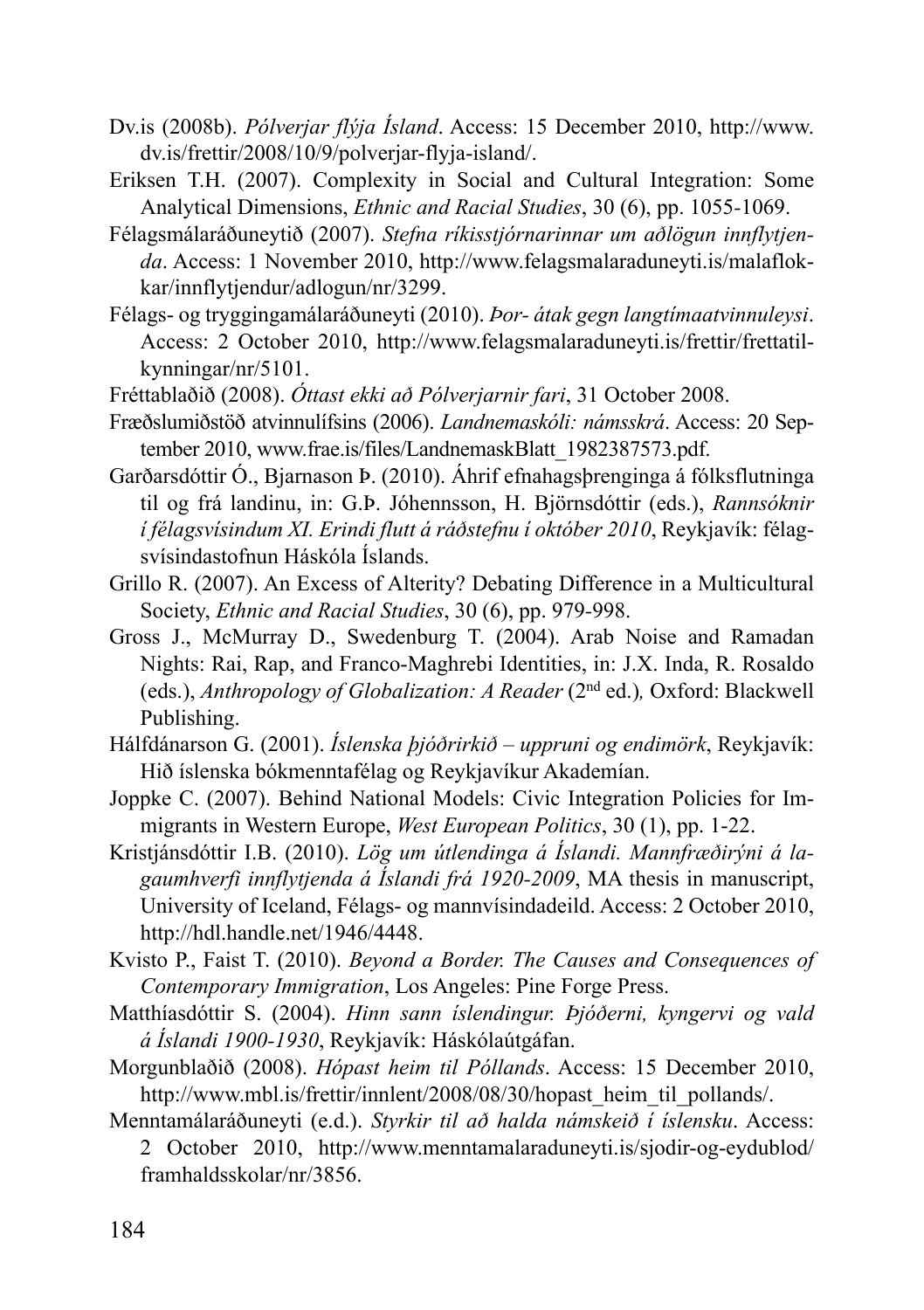- Menntamálaráðuneyti (2008). *Námsskrá, íslenska fyrir útlendinga grunnám*. Access: 12 September 2010, bella.mrn.stjr.is/utgafur/namskra\_islenska\_fyrir\_utlendinga.pdf.
- Menntamálaráðuneyti (2009a). *Reglur um úthlutun styrkja til íslenskukennslu fyrir útlendinga vorið 2010*. Access: 2 October 2010, http://www.menntamalaraduneyti.is/sjodir-og-eydublod/framhaldsskolar/nr/3856.
- Menntamálaráðuneyti (2009b). *Íslenska með hreim er líka íslenska. Greinagerð verkefnisstjórnar um íslenskukennslu fyrir útlendinga*. Access: 12 September 2010, http://www.menntamalaraduneyti.is/frettir/Frettatilkynningar/nr/3775.
- Ministry of Social Affairs (2007). *Government Policy on the Integration of Immigrants*. Access: 19 January 2010, http://www.felagsmalaraduneyti.is/media/acrobat-enskar\_sidur/stefna\_integration\_of\_immigrants.pdf.
- Námsmatsstofnun (n. d.). *Íslenskupróf fyrir ríkisborgararétt*. Access: 17 January 2011, http://www.namsmat.is/atest/isl\_prof\_start.asp?markm=j%E1.
- Reglugerð 1129/2008. *Reglugerð um próf í íslensku fyrir umsækjendur um íslenskan ríkiborgararétt*.
- Skaptadóttir U.D. (2004). Fjölmenning á ferð og flugi, in: F.H. Jónsson (ed.), *Rannsóknir í félagsvísindum V*, Reykjavík: Háskólaútgáfan.
- Skaptadóttir U.D. (2007). Ólíkar raddir: Afstaða innflytjenda til íslensks máls. *Ritið*, 7 (1), pp. 47*-*63.
- Skaptadóttir U.D. (2008). Að læra íslensku í fjölmenningarlegu samfélagi, *Hrafnaþing* 5, pp. 55*-*68.
- Skaptadóttir U.D. (2010). Alþjóðlegir fólksflutningar á tímum efnahagslegs samdráttar, in: G.Þ. Jóhannesson, H. Björnsdóttir (eds.), *Þjóðarspegill: Rannsóknir í félagsvísindum XI*, Reykjavík: Félagsvísindastofnun Háskóla Íslands.
- Skaptadóttir U.D., Loftsdóttir K. (2009). Cultivating Culture? Image of Iceland, Globalization and Multicultural Society, in: S. Jakobsson (ed.), *Images of the North: Histories – Identities – Ideas* (Studia Imagologica: *Amsterdam Studies on Cultural Identity*), Amsterdam – New York: Rodopi.
- Skaptadóttir U.D., Wojtyńska A. (2008). Labour Migrants Negotiating Places and Engagements, in: J.O. Bærenholdt, B. Granås (eds.), *Mobility and Place. Enacting Northern European Periphery*, Aldershot: Ashgate.
- Statistics Iceland (2010). *Innflytjendur og erlendur bakrunnur 1. janúar 2010*. Access: 10 December 2010, http://hagstofa.is/Pages/95?NewsID=5032.
- Vinnumálastofnun (e.d. a). *Ungt fólk til athafna fyrir unga fólkið og framtíðina!*  Access: 2 October 2010, http://www.vinnumalastofnun.is/ungtfolk/forsida/.
- Vinnumálastofnun (e.d. b). *Þor; þekking og reynsla*. Access: 2 October 2010, http://www.vinnumalastofnun.is/ataksverkefni/thor---thekking-og-reynsla/.
- Wojtyńska A., Zielińska M. (2010). Polish Migrants in Iceland Facing the Fi nancial Crisis, in: G.Þ. Jóhannesson, H. Björnsdóttir (eds.), *Þjóðarspegillinn: Rannsóknir í félagsvísindum XI*, University of Iceland: Félagsvísindastofnun.